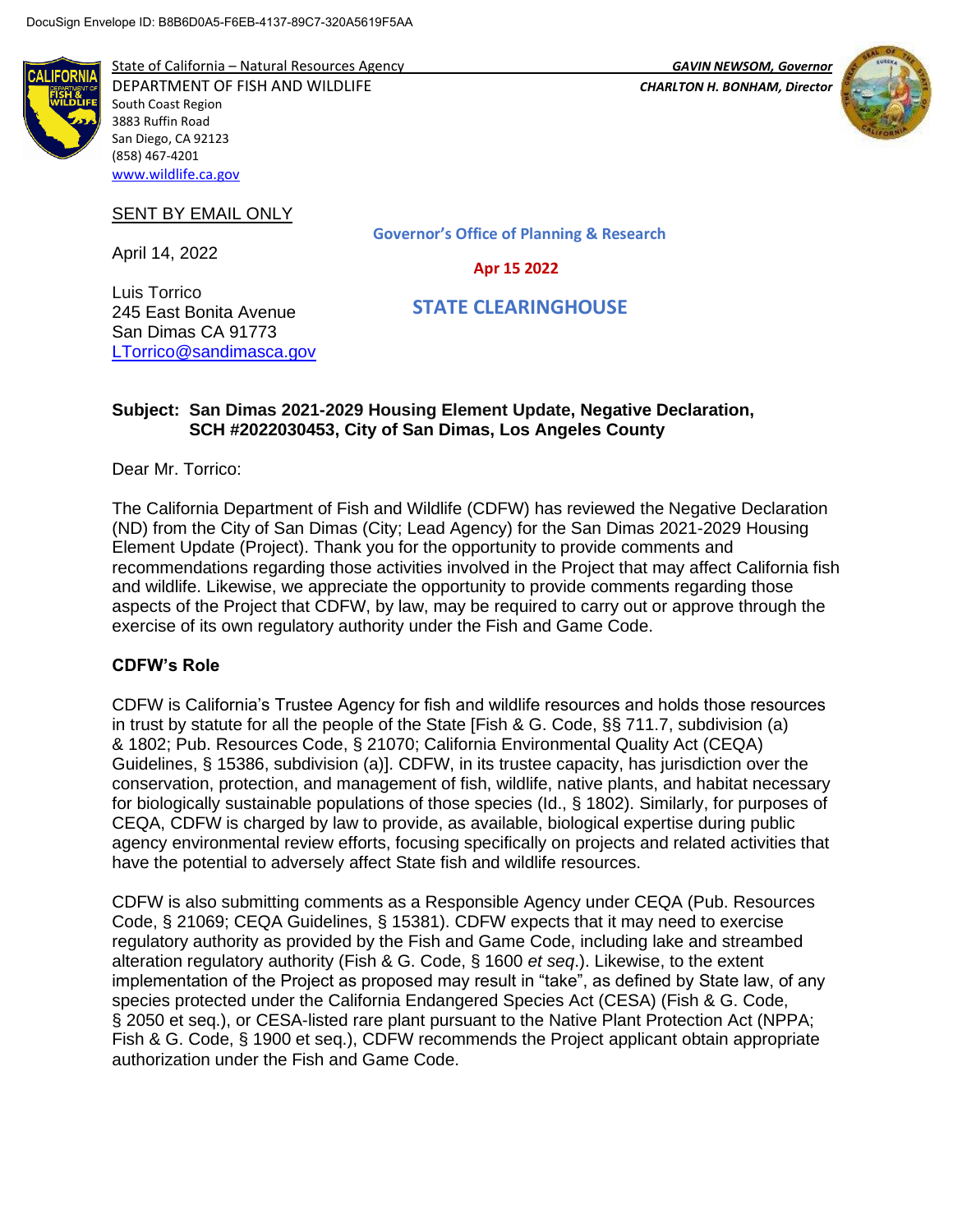Luis Torrico City of San Dimas April 14, 2022 Page 2 of 15

# **Project Description and Summary**

**Objective:** The Project proposes a Housing Element Update for the 2021-2029 planning period. The HEU sets reasonable goals, objectives, policies, and programs to achieve future housing needs for the City. The Southern California Association of Governments (SCAG) Regional Housing Needs Assessment (RHNA) allocation for the City identified a housing need of 1,248 units. The City has identified 14 opportunity sites for infill and redevelopment housing projects. The housing opportunity sites are underutilized parcels located near the western border of State Route 57 freeway or the L Gold Line Transit extension. In addition, the City proposes to initiate a rezoning program that would apply a mixed-use or multiple-family residential designation to the housing opportunity sites. Lastly, there is no physical development, construction, or other ground disturbance activity proposed in the HEU. Adoption of the HEU does not approve any future housing developments.

**Location:** The Project site encompasses the entire City of San Dimas, which stretches 9,875 acres in the San Gabriel Valley of Los Angeles County. The City is bounded by the San Gabriel Mountains to the north, the City of Covina to the west, the City of La Verne to the east, and the City of Diamond Bar to the south.

## **Comments and Recommendations**

CDFW offers the comments and recommendations below to assist the City in adequately avoiding and/or mitigating the Project's impacts on fish and wildlife (biological) resources. CDFW recommends the measures or revisions below be included in a science-based monitoring program that contains adaptive management strategies as part of the Project's CEQA mitigation, monitoring, and reporting program (Pub. Resources Code, § 21081.6; CEQA Guidelines, § 15097).

# **Specific Comments**

#### **Comment #1: Impacts on Coastal California Gnatcatcher**

**Issue:** CDFW is concerned the Project could facilitate impacts to coastal California gnatcatcher (*Polioptila californica californica*), an Endangered Species Act (ESA)-listed threatened species and a California Species of Special Concern (SSC).

**Specific Impacts:** Future housing development during coastal California gnatcatcher breeding and nesting season could result in nest abandonment, reproductive suppression, or incidental loss of fertile eggs or nestlings. In addition, development facilitated by the Project could result in permanent loss of coastal California gnatcatcher habitat.

**Why impacts would occur:** The east San Gabriel Valley significant ecological area (SEA) is located in the southern portion of the City within several miles of the housing opportunity sites. Based on a critical habitat map for threatened and endangered species, this SEA provides critical habitat for the coastal California gnatcatcher (USFWS 2022). Furthermore, the [California](https://wildlife.ca.gov/Data/CNDDB/Maps-and-Data)  [Natural Diversity Database](https://wildlife.ca.gov/Data/CNDDB/Maps-and-Data) (CNDDB) has coastal California gnatcatcher observations recorded within two miles of certain housing opportunity sites (CDFW 2022b). Where a development project would occur within or adjacent to suitable habitat, the project could potentially impact coastal California gnatcatcher. Construction would create elevated levels of noise, human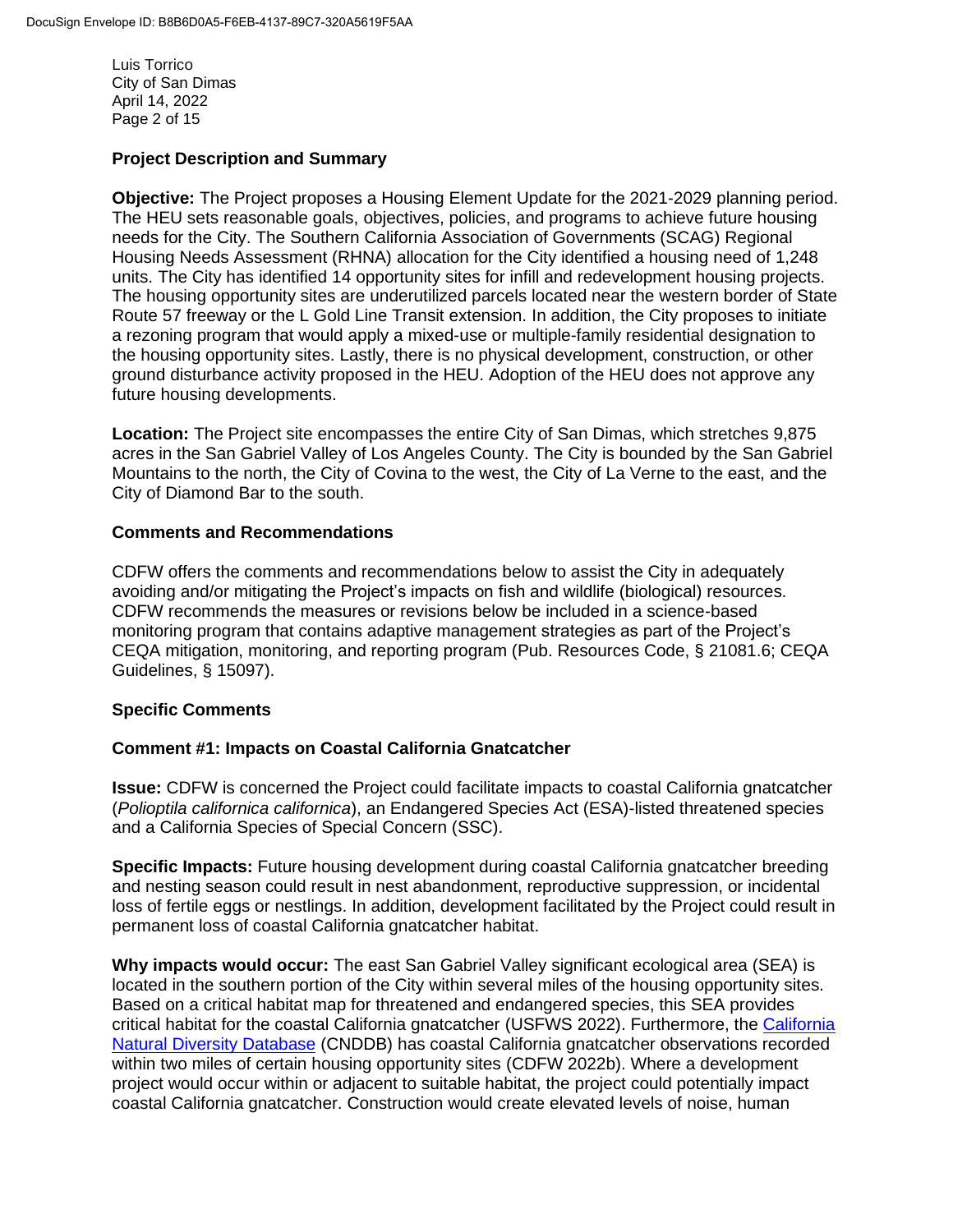Luis Torrico City of San Dimas April 14, 2022 Page 3 of 15

activity, dust, ground vibrations, and vegetation disturbance. These activities occurring near potential nests could cause birds to abandon their nests and a decrease in feeding frequency, both resulting in the loss of fertile eggs or nestlings. In addition, future housing development projects may require grading and vegetation removal within the project site. Accordingly, development may result in permanent loss of coastal California gnatcatcher habitat. The quality and function of nesting habitat in areas adjacent to a project site could also be permanently impacted by project-facilitated edge effects such as ambient nighttime lighting and spread of invasive, non-native species.

**Evidence impact would be significant:** The Project could result in impacts on coastal California gnatcatcher. Impacts on ESA-listed species and SSC requires a mandatory finding of significance under CEQA (CEQA Guidelines, § 15065). The Project's ND does not provide measures to mitigate for potentially significant impacts on coastal California gnatcatcher. Accordingly, the Project has a substantial adverse direct, indirect, and cumulative effect, either directly or through habitat modifications, on species identified as a candidate, sensitive, or special-status species in local or regional plans, policies, or regulations, or by CDFW and USFWS.

In addition, nests of all birds and raptors are protected under State laws and regulations, including Fish and Game Code, sections 3503 and 3503.5. Fish and Game Code section 3503 states, "It is unlawful to take, possess, or needlessly destroy the nest or eggs of any bird." Fish and Game code section 3503.5 prohibits the take, possession, or destruction of birds-of-prey and their nests or eggs. Also, take or possession of migratory nongame birds designated in the Federal Migratory Bird Treaty Act of 1918 is prohibited under Fish and Game Code section 3513. As such, impacts on nesting birds and raptors, either directly or indirectly through nest abandonment, reproductive suppression, or loss of occupied nesting habitat, would be a significant impact under CEQA.

# **Recommended Potentially Feasible Mitigation Measure(s)**

**Recommendation #1:** Take under the ESA includes significant habitat modification or degradation that could result in death or injury to a listed species by interfering with essential behavioral patterns such as breeding, foraging, or nesting. CDFW recommends consultation with the USFWS, in order to comply with ESA, is advised well in advance of any ground disturbing activities and/or vegetation removal that may impact coastal California gnatcatcher.

**Mitigation Measure #1:** CDFW recommends the ND require any future proposed housing development to conduct coastal California gnatcatcher surveys to determine presence/absence of gnatcatcher. Future project applicants should retain a qualified biologist with an appropriate USFWS permit to survey the areas. The qualified biologist should conduct surveys according to USFWS [Coastal California Gnatcatcher \(](https://www.fws.gov/sites/default/files/documents/survey-protocol-for-coastal-california-gnatcatcher.pdf)*Polioptila californica californica*) Presence/Absence [Survey Guidelines](https://www.fws.gov/sites/default/files/documents/survey-protocol-for-coastal-california-gnatcatcher.pdf) (USFWS 1997). The survey protocol requires a minimum of six surveys conducted at least one week apart from March 15 through June 30 and a minimum of nine surveys at least two weeks apart from July 1 through March 14. The protocol should be followed for all surveys unless otherwise authorized by the USFWS in writing (USFWS 1997). CDFW recommends gnatcatcher surveys be conducted and USFWS notified (per protocol guidance) prior to the City's issuance of a grading permit.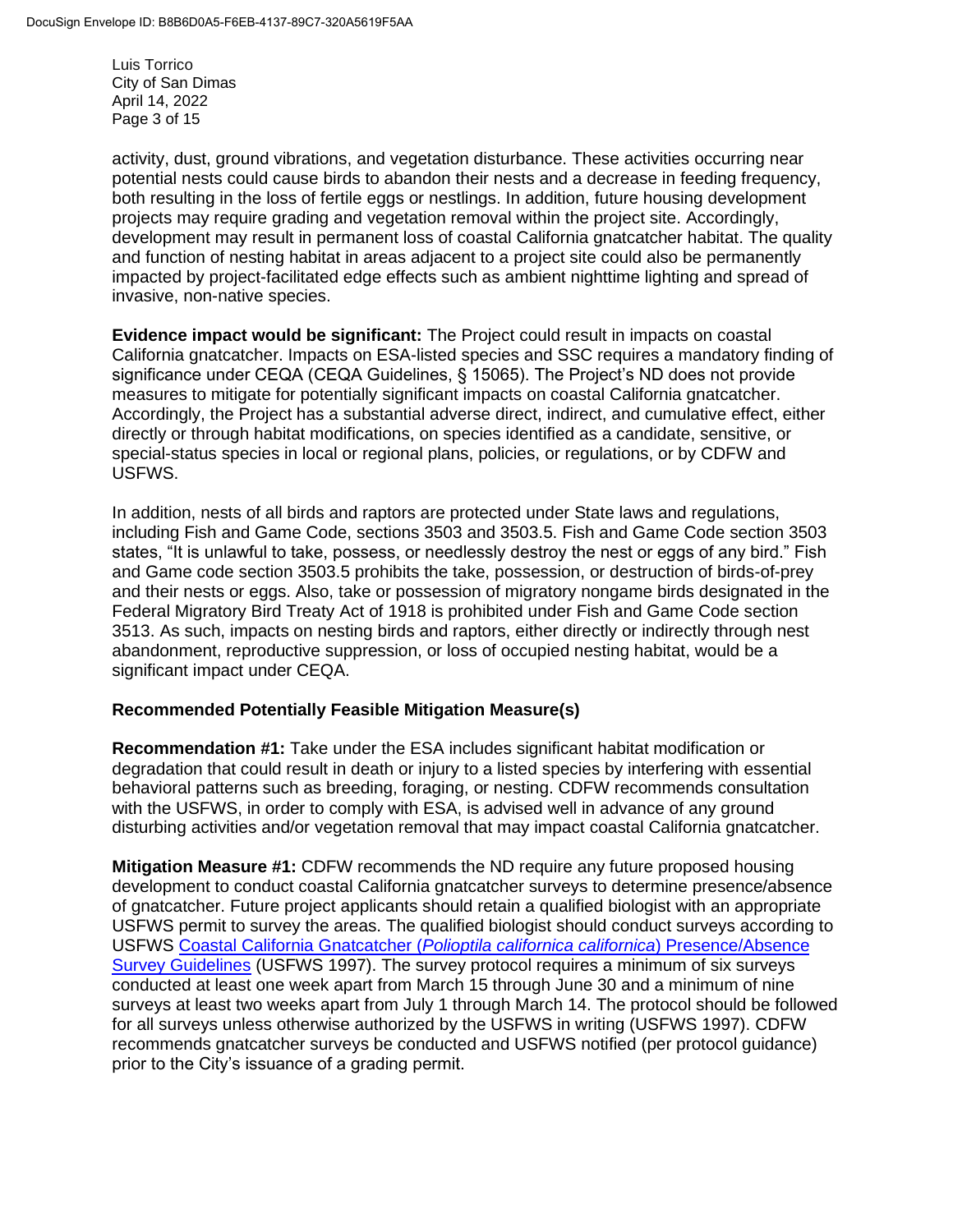Luis Torrico City of San Dimas April 14, 2022 Page 4 of 15

**Mitigation Measure #2:** CDFW recommends all future housing developments avoid any construction activity during nesting season. If not feasible, CDFW recommends that if future housing development occurs between January 1 through September 15, a nesting bird and raptor survey should be conducted within a 500-foot radius of the construction site, prior to any ground-disturbing activities (e.g., staging, mobilization, grading) as well as prior to any vegetation removal within the project site. The nesting bird surveys should be conducted at appropriate nesting times and concentrate on potential roosting or perch sites. CDFW recommends the ND require future housing project applicants to retain a qualified biologist to conduct surveys no more than 7 days prior to the beginning of any project-related activity likely to impact raptors and migratory songbirds, for the entire project site. If project activities are delayed or suspended for more than 7 days during the breeding season, repeat the surveys. If nesting raptors and migratory songbirds are identified, CDFW recommends the following minimum no-disturbance buffers be implemented: 300 feet around active passerine (perching birds and songbirds) nests, 500 feet around active non-listed raptor nests and 0.5 mile around active listed bird nests. These buffers should be maintained until the breeding season has ended or until a qualified biologist has determined that the birds have fledged and are no longer reliant upon the nest or parental care for survival.

It should be noted that the temporary halt of project activities within nesting buffers during nesting season does not constitute effective mitigation for the purposes of offsetting project impacts associated with habitat loss. Additional mitigation would be necessary to compensate for the removal of nesting habitat within the project site based on acreage of impact and vegetation composition. Mitigation ratios should increase with the occurrence of a SSC and should further increase with the occurrence of a CESA-listed species.

#### **Comment #2: Impacts on Bats**

**Issue:** The Project may impact the pallid bat (*Antrozous pallidus*), which is designated as a SSC. The ND does not provide analysis or avoidance measures to reduce impacts to bat species within the Project site.

**Specific impacts:** Future housing developments may have direct impacts that involves removal of trees, vegetation, and/or structures. These trees, vegetation, and/or structures may provide roosting habitat and therefore has the potential for the direct loss of bats. Indirect impacts from future housing developments may result from increased noise disturbances, human activity, dust, ground disturbing activities (e.g., staging, access, grading, excavating, drilling), and vibrations caused by heavy equipment.

**Why impact would occur:** According to CNDDB, the pallid bat has been historically observed within and adjacent to the housing opportunity sites (CDFW 2022b). The ND does not provide biological surveys associated with the presence/absence of bat species within the Project site. Without focused surveys for bat detection, future housing development facilitated by the HEU may impact unidentified bat species within the Project site. In urbanized areas, bats use trees and man-made structures for daytime and nighttime roosts (Avila-Flores and Fenton 2005; Oprea et al. 2009; Remington and Cooper 2014). Trees and crevices in buildings in and adjacent to the Project site could provide roosting habitat for bats. Bats can fit into very small seams, as small as a  $\frac{1}{4}$  inch. Modifications to roost sites can have significant impacts on the bats' usability of the roost and can impact the bats' fitness and survivability (Johnston et al. 2004). Extra noise, vibration, or the reconfiguration of large objects can lead to the disturbance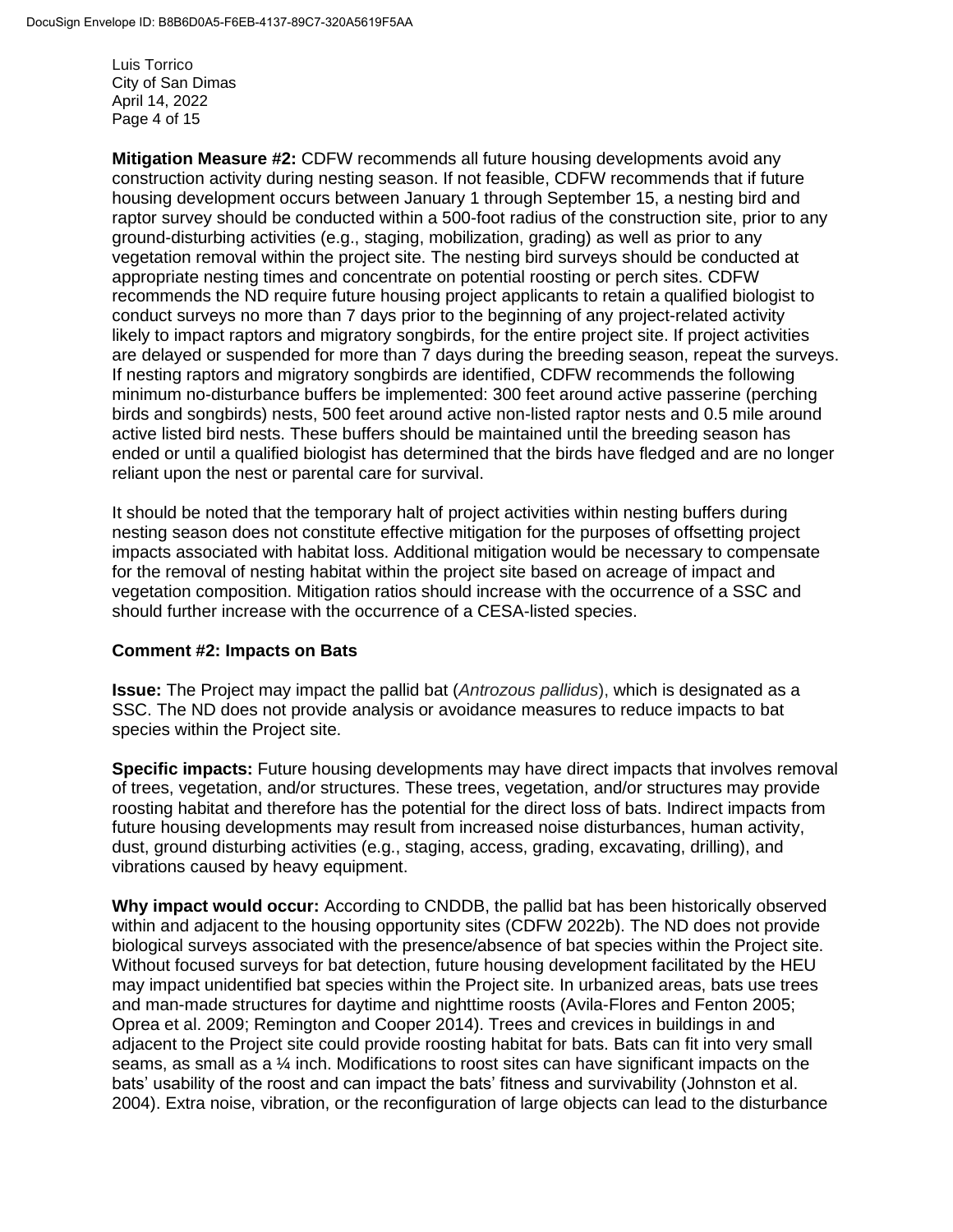Luis Torrico City of San Dimas April 14, 2022 Page 5 of 15

of roosting bats which may have a negative impact on the animals. Human disturbance can also lead to a change in humidity, temperatures, or the approach to a roost that could force the animals to change their mode of egress and/or ingress to a roost. Although temporary, such disturbance can lead to the abandonment of a maternity roost (Johnston et al. 2004).

**Evidence impact would be significant:** Bats are considered non-game mammals and are afforded protection by State law from take and/or harassment (Fish & G. Code, § 4150; Cal. Code of Regs, § 251.1). Additionally, several bat species are considered Species of Special Concern and meet the CEQA definition of rare, threatened, or endangered species (CEQA Guidelines, § 15380). Take of SSC could require a mandatory finding of significance by the Lead Agency (CEQA Guidelines, § 15065).

## **Recommended Potentially Feasible Mitigation Measure(s):**

**Mitigation Measure #3:** For any future housing development that may occur near potential bat roosting habitat, CDFW recommends the ND require a qualified bat specialist to conduct bat surveys within these areas (plus a 100-foot buffer as access allows). These surveys should identify potential habitat that could provide daytime and/or nighttime roost sites, and any maternity roosts. CDFW recommends using acoustic recognition technology to maximize detection of bats. A discussion of survey results, including negative findings should be provided to the City. Depending on the survey results, a qualified bat specialist should discuss potentially significant effects of the project on bats and include species specific mitigation measures to reduce impacts to below a level of significance (CEQA Guidelines, § 15125). Surveys, reporting, and preparation of robust mitigation measures by a qualified bat specialist should be completed and submitted to the City prior to any project-related ground-disturbing activities or vegetation removal at or near locations of roosting habitat for bats.

**Mitigation Measure #4:** CDFW recommends the City include the following tree removal process as measure in the ND for future housing developments. "If bats are not detected, but the bat specialist determines that roosting bats may be present, trees should be pushed down using heavy machinery rather than felling with a chainsaw. To ensure the optimum warning for any roosting bats that may still be present, trees should be pushed lightly two or three times, with a pause of approximately 30 seconds between each nudge to allow bats to become active. The tree should then be pushed to the ground slowly and remain in place until it is inspected by a bat specialist. Trees that are known to be bat roosts should not be bucked or mulched immediately. A period of at least 24 hours, and preferable 48 hours, should elapse prior to such operations to allow bats to escape."

**Mitigation Measure #5:** CDFW also recommends the City include the following maternity roost measure in the event that maternity roosts are found during surveys for future housing developments. "If maternity roosts are found, work should be scheduled between October 1 and February 28, outside of the maternity roosting season when young bats are present but are ready to fly out of the roost (March 1 to September 30). If tree removal occurs during maternity season, trees identified as potentially supporting an active maternity roost shall be closely inspected by the bat specialist. Inspection of each tree should be no more than 7 days prior to tree disturbance to determine the presence or absence of roosting bats more precisely. Trees determined to be maternity roosts shall be left in place until the end of the maternity season. Work shall not occur within 100 feet of or directly under or adjacent to an active roost and work shall not occur between 30 minutes before sunset and 30 minutes after sunrise."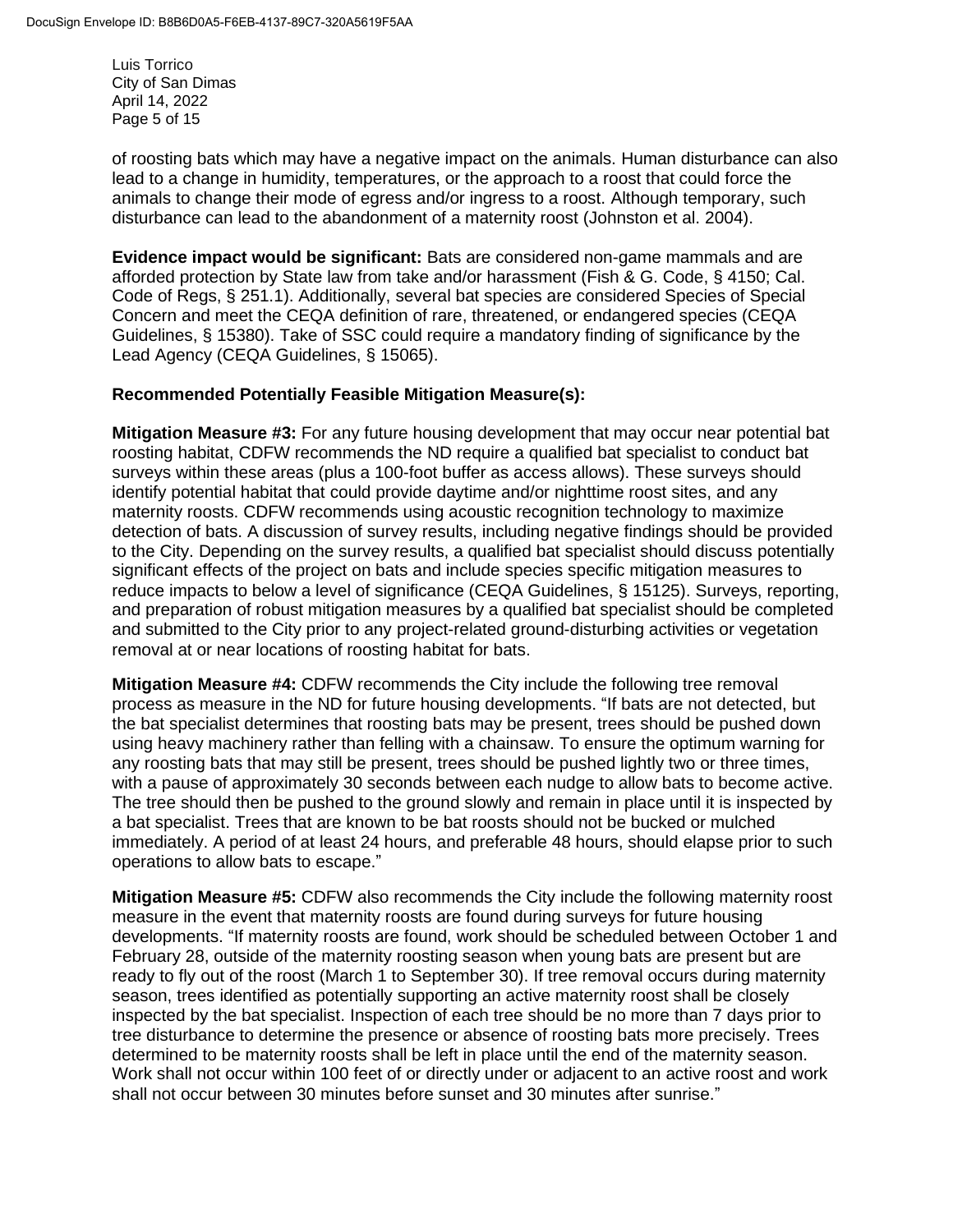Luis Torrico City of San Dimas April 14, 2022 Page 6 of 15

# **Additional Recommendations**

**Biological Resources Assessment.** Based on aerial imagery, several housing opportunity sites have low lying vegetation, trees, or vacant areas which may provide habitat for birds and small mammals. In addition, south of the housing opportunity sites, there is the east San Gabriel Valley SEA which provides habitat for various wildlife. Project applicants of future development projects should be required to prepare a Biological Resources Assessment (BRA). The BRA should be prepared by a qualified biologist. A qualified biologist should conduct field surveys of the project site and focused plant and wildlife surveys. Focused species-specific surveys should be required if suitable habitat is present and performed according to established [Survey and](https://wildlife.ca.gov/Conservation/Survey-Protocols#377281284-birds)  [Monitoring Protocols and](https://wildlife.ca.gov/Conservation/Survey-Protocols#377281284-birds) Guidelines (CDFW 2022a). The BRA should characterize the biological resources on site, analyze project-specific impacts to biological resources, and propose appropriate mitigation measures to offset those impacts. The BRA should provide the following information:

- 1) A complete, recent, assessment of rare, threatened, and endangered species, regionally and locally unique species, and sensitive habitats at the project site and within the area of potential effect, including California Species of Special Concern and California Fully Protected Species (Fish & G. Code, §§ 3511, 4700, 5050, and 5515). Species to be addressed should include all those which meet the CEQA definition of endangered, rare, or threatened species (CEQA Guidelines, § 15380). Seasonal variations in use of land around the project site should also be addressed. A nine-quadrangle search of CDFW's CNDDB should be conducted to obtain current information on any previously reported sensitive species and habitat (CDFW 2022b);
- 2) A thorough, recent, floristic-based assessment of special status plants and natural communities following CDFW's [Protocols for Surveying and Evaluating](https://nrm.dfg.ca.gov/FileHandler.ashx?DocumentID=18959&inline) Impacts to [Special Status Native Plant Populations and Sensitive Natural Communities](https://nrm.dfg.ca.gov/FileHandler.ashx?DocumentID=18959&inline) (CDFW 2018). Adjoining habitat areas should be included where project construction and activities could lead to direct or indirect impacts off site;
- 3) Floristic, alliance- and/or association-based mapping and vegetation impact assessments conducted at the project site and within the area of potential effect. The [Manual of California Vegetation](https://vegetation.cnps.org/) (MCV), second edition, should be used to inform this mapping and assessment (Sawyer et al. 2009);
- 4) A rare plant assessment using online databases for rare, threatened, and endangered plants, including the California Native Plant Society (CNPS) [Online Inventory of Rare](https://rareplants.cnps.org/) [and Endangered Plants of California](https://rareplants.cnps.org/) (CNPS 2022) as well as the Calflora's [Information](https://www.calflora.org/) [on Wild California Plants](https://www.calflora.org/) database (Calflora 2022);
- 5) A discussion regarding project-related indirect impacts on biological resources in nearby public lands, open space, adjacent natural habitats, riparian ecosystems, and any designated and/or proposed or existing reserve lands [e.g., preserve lands associated with a Natural Community Conservation Plan (Fish & G. Code, § 2800 et. seq.)]; and,
- 6) Impacts on, and maintenance of, wildlife corridor/movement areas, including access to undisturbed habitats in areas adjacent to the project site.

**Jurisdictional Waters.** Walnut Creek runs through the southern portion of the City and flows into Puddingstone Reservoir. CDFW recommends future housing developments asses the project's potential impacts on streams. Modifications to a river, creek, or stream in one area may result in bank erosion, channel incision, or drop in water level along that stream outside of the immediate impact area. If a future development results in impacts to a stream, the project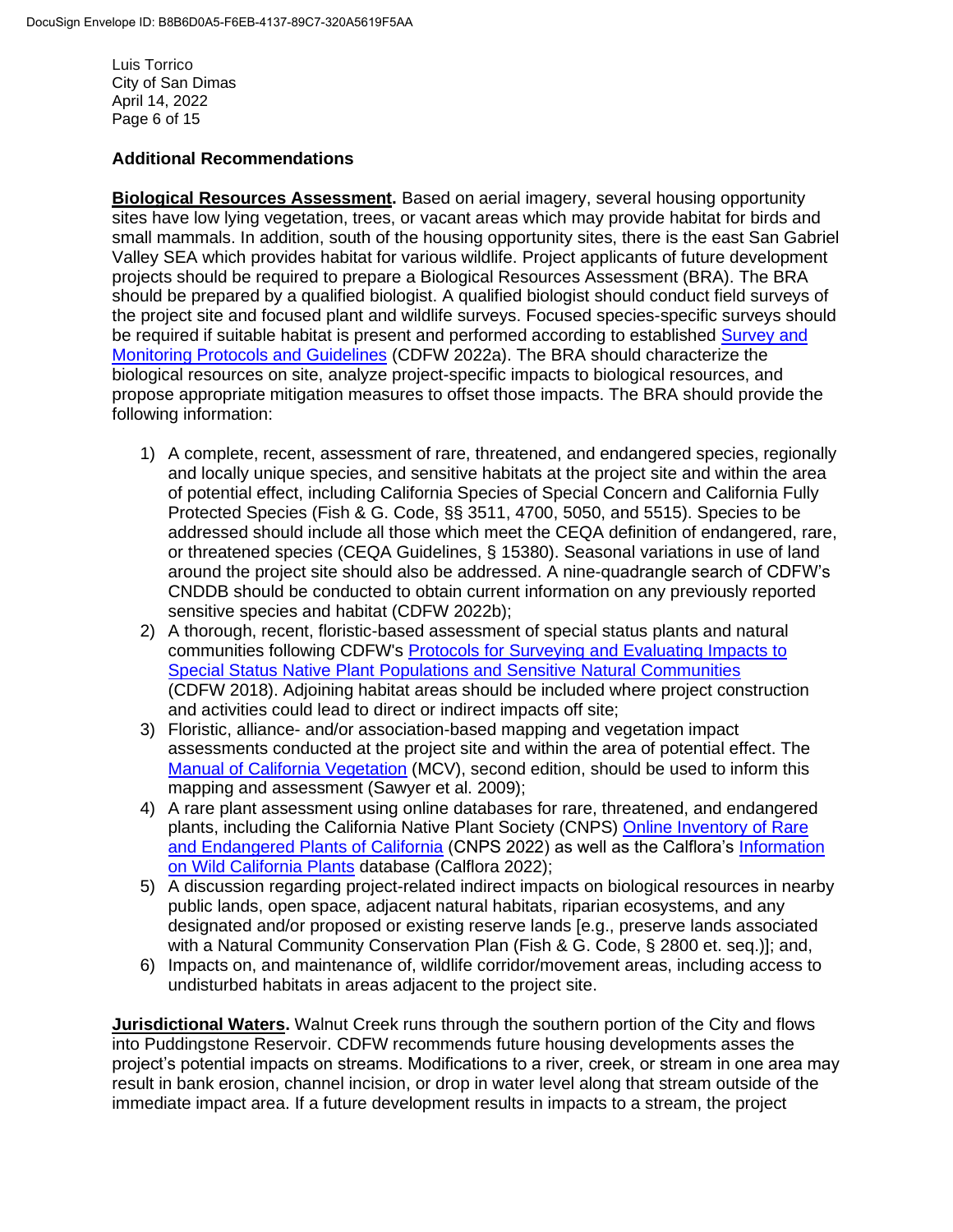Luis Torrico City of San Dimas April 14, 2022 Page 7 of 15

applicant should apply for a Lake and Stream Alteration Agreement pursuant under Fish and Game Code, section 1600 *et seq*. The project applicant (or "entity") must provide notification to CDFW pursuant to Fish and Game Code, section 1600 *et seq*. Based on this notification and other information, CDFW determines whether a Lake and Streambed Alteration (LSA) Agreement with the applicant is required prior to conducting the proposed activities. Please visit CDFW's [Lake and Streambed](https://wildlife.ca.gov/Conservation/Environmental-Review/LSA) Alteration Program webpage for information about LSA Notification and online submittal through the Environmental Permit Information Management System (EPIMS) Permitting Portal (CDFW 2022c). CDFW also recommends the LSA Notification should include a hydrology report to evaluate whether altering the streams may impact headwater streams where there is hydrologic connectivity. The hydrology report should also include a scour analysis to demonstrate that stream banks and streambed would not erode as a result of impacts within the future project sites. Also, CDFW also requests a hydrological evaluation of the 100, 50, 25, 10, 5, and 2-year frequency storm event for existing and proposed conditions.

**Landscaping.** CDFW recommends the ND require future housing developments use native, locally appropriate plant species for landscaping on the Project site. CDFW recommends invasive/exotic plants, including pepper trees (*Schinus* genus) and fountain grasses (*Pennisetum* genus), be restricted from use in landscape plans for this Project. A list of invasive/exotic plants that should be avoided as well as suggestions for better landscape plants can be found at [California Invasive Plant Species Council](https://www.cal-ipc.org/solutions/prevention/landscaping/) website (Cal-IPC, 2022).

**Data.** CEQA requires that information developed in environmental impact reports and negative declarations be incorporated into a database [i.e., California Natural Diversity Database (CNDDB)] which may be used to make subsequent or supplemental environmental determinations [Pub. Resources Code, § 21003, subd. (e)]. Accordingly, please report any special status species detected by completing and submitting [CNDDB Online Field Survey Form](https://wildlife.ca.gov/Data/CNDDB/Submitting-Data) (CDFW 2022d). The City should ensure that the project applicant has submitted data properly, with all data fields applicable filled out, prior to finalizing/adopting the environmental document. The data entry should also list pending development as a threat and then update this occurrence after impacts have occurred. The project applicant should provide CDFW with confirmation of data submittal.

**Mitigation and Monitoring Reporting Plan.** CDFW recommends updating the ND's proposed Biological Resources Mitigation Measures to include mitigation measures recommended in this letter. Mitigation measures must be fully enforceable through permit conditions, agreements, or other legally binding instruments [(Pub. Resources Code, § 21081.6; CEQA Guidelines, § 15126.4(a)(2)]. As such, CDFW has provided comments and recommendations to assist the City in developing mitigation measures that are (1) consistent with CEQA Guidelines section 15126.4; (2) specific; (3) detailed (i.e., responsible party, timing, specific actions, location), and (4) clear for a measure to be fully enforceable and implemented successfully via mitigation monitoring and/or reporting program (Pub. Resources Code, § 21081.6; CEQA Guidelines, § 15097). The City is welcome to coordinate with CDFW to further review and refine the Project's mitigation measures. Per Public Resources Code section 21081.6(a)(1), CDFW has provided the City with a summary of our suggested mitigation measures and recommendations in the form of an attached Draft Mitigation and Monitoring Reporting Plan (MMRP; Attachment A).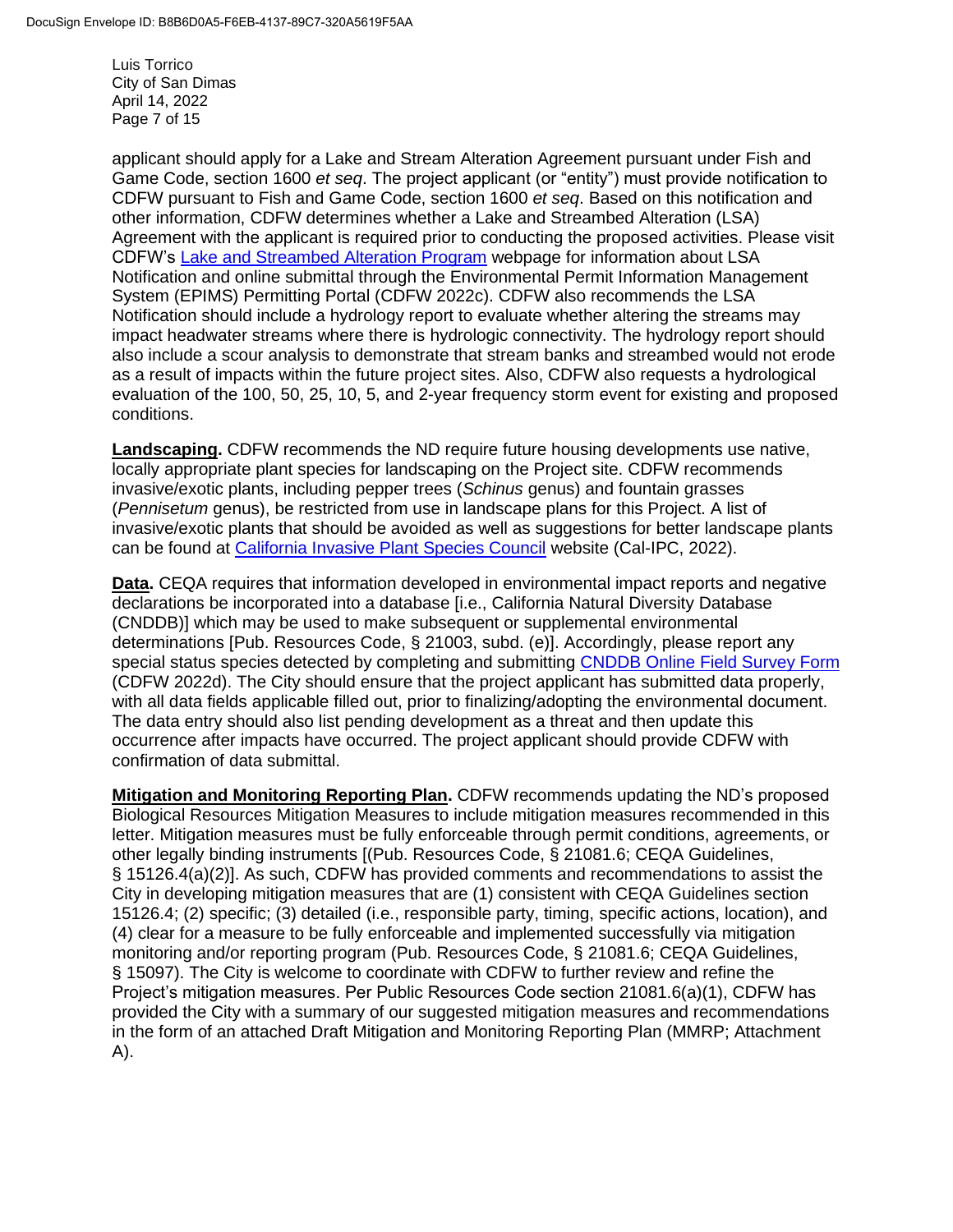Luis Torrico City of San Dimas April 14, 2022 Page 8 of 15

# **Filing Fees**

The Project, as proposed, could have an impact on fish and/or wildlife, and assessment of filing fees is necessary. Fees are payable upon filing of the Notice of Determination by the City of San Dimas and serve to help defray the cost of environmental review by CDFW. Payment of the fee is required in order for the underlying Project approval to be operative, vested, and final (Cal. Code Regs, tit. 14, § 753.5; Fish & Game Code, § 711.4; Pub. Resources Code, § 21089).

## **Conclusion**

We appreciate the opportunity to comment on the Project to assist the City of San Dimas in adequately analyzing and minimizing/mitigating impacts to biological resources. CDFW requests an opportunity to review and comment on any response that the City of San Dimas has to our comments and to receive notification of any forthcoming hearing date(s) for the Project [CEQA Guidelines, § 15073(e)]. If you have any questions or comments regarding this letter, please contact Julisa Portugal, Environmental Scientist, at [Julisa.Portugal@wildlife.ca.gov](mailto:Julisa.Portugal@wildlife.ca.gov) or (562) 330-7563.

Sincerely,

DocuSigned by:

Steve Gibson

 $-614D9A782D93439...$ Steve Gibson signing for

Erinn Wilson-Olgin Environmental Program Manager I South Coast Region

#### ec: CDFW

Erinn Wilson-Olgin, Los Alamitos – [Erinn.Wison-Olgin@wildlife.ca.gov](mailto:Erinn.Wison-Olgin@wildlife.ca.gov) Victoria Tang, Los Alamitos – [Victoria.Tang@wildlife.ca.gov](mailto:Victoria.Tang@wildlife.ca.gov) Ruby Kwan-Davis, Los Alamitos - [Ruby.Kwan-Davis@wildlife.ca.gov](mailto:Ruby.Kwan-Davis@wildlife.ca.gov) Felicia Silva, Los Alamitos – [Felicia.Silva@wildlife.ca.gov](mailto:Felicia.Silva@wildlife.ca.gov) Cindy Hailey, San Diego – [Cindy.Hailey@wildlife.ca.gov](mailto:Cindy.Hailey@wildlife.ca.gov) Frederic Rieman, Los Alamitos - Frederic. Rieman@wildlife.ca.gov CEQA Program Coordinator, Sacramento – [CEQACommentLetters@wildlife.ca.gov](mailto:CEQACommentLetters@wildlife.ca.gov)  State Clearinghouse, Office of Planning and Research – [State.Clearinghouse@opr.ca.gov](mailto:State.Clearinghouse@opr.ca.gov)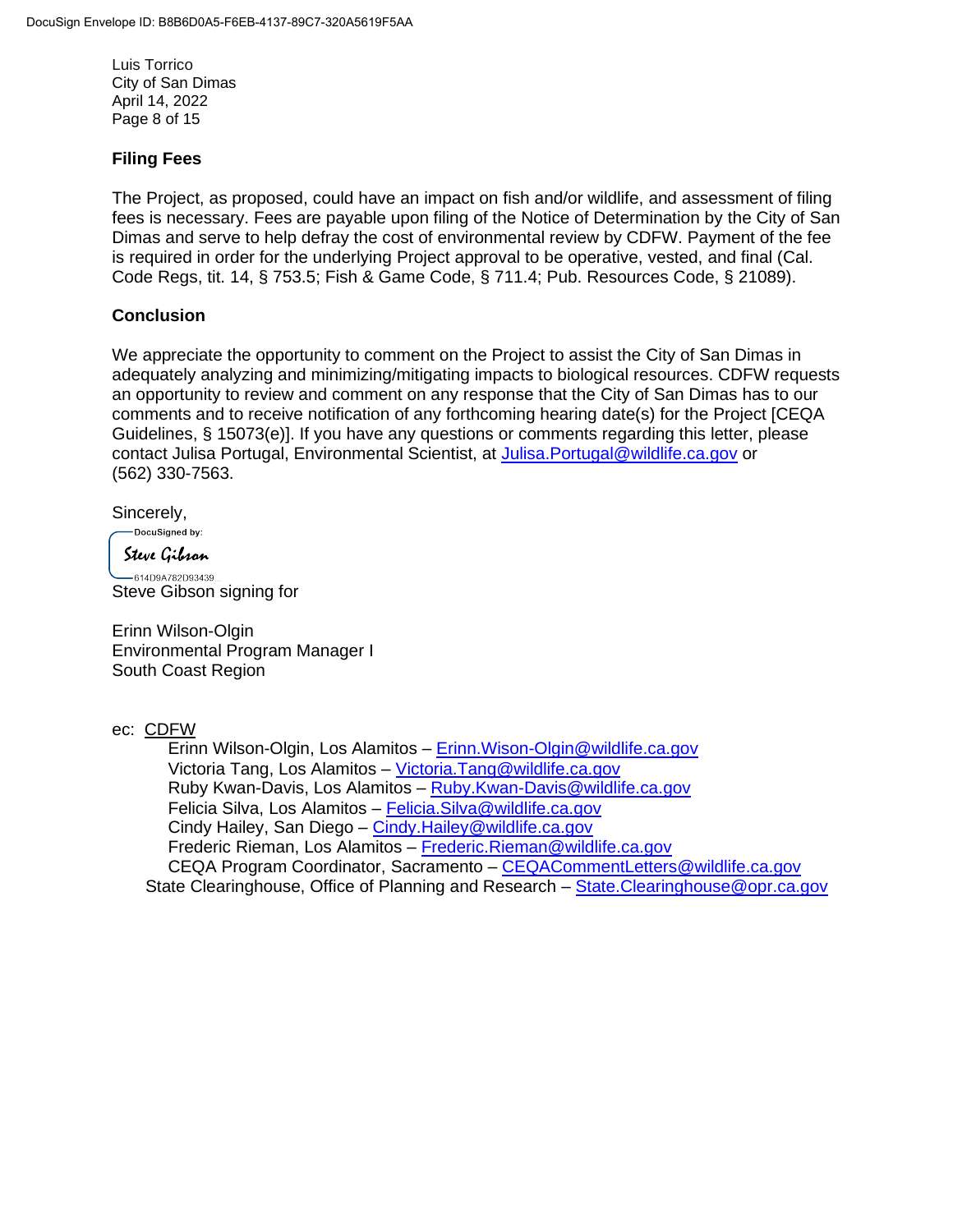Luis Torrico City of San Dimas April 14, 2022 Page 9 of 15

# **References:**

Avila-Flores, R., and B.M. Fenton. 2005. Use of Spatial features by Foraging Insectivorous Bats in a Large Urban Landscape. Journal of Mammalogy 86(6):1193-1204.

Calflora. 2022. Information on Wild California Plants. Available at:<https://www.calflora.org/> [Cal-IPC] California Invasive Plant Council. 2022. Responsible Landscaping. Available at: <https://www.cal-ipc.org/solutions/prevention/landscaping/>

[CDFW] California Department of Fish and Wildlife. 2018. Protocols for Surveying and Evaluating Impacts to Special Status Native Plant Populations and Sensitive Natural Communities. Available at:

[https://nrm.dfg.ca.gov/FileHandler.ashx?DocumentID=18959\)](https://nrm.dfg.ca.gov/FileHandler.ashx?DocumentID=18959)

- [CDFWa] California Department of Fish and Wildlife. 2022. Survey and Monitoring Protocols and Guidelines. Available at:<https://wildlife.ca.gov/conservation/survey-protocols>
- [CDFWb] California Department of Fish and Wildlife. 2022. CNDDB Maps and Data. Available at: <https://wildlife.ca.gov/Data/CNDDB/Maps-and-Data>
- [CDFWc] California Department of Fish and Wildlife. 2022. Lake and Streambed Alteration Program. Available from: [https://wildlife.ca.gov/Conservation/LSA.](https://wildlife.ca.gov/Conservation/LSA)
- [CDFWd] California Department of Fish and Wildlife. 2022. Submitting Data to the CNDDB. Available at: [https://wildlife.ca.gov/Data/CNDDB/Submitting-Data.](https://wildlife.ca.gov/Data/CNDDB/Submitting-Data)
- [CNPS] California Native Plant Society, Rare Plant Program. 2022. Inventory of Rare and Endangered Plants of California (online edition, v9-01 1.0). Available from: [https://www.rareplants.cnps.org](https://www.rareplants.cnps.org/)
- Johnston, D., Tatarian, G., Pierson, E. 2004. California Bat Mitigation Techniques, Solutions, and Effectiveness. [Internet]. [cited 2020 June 16]. Available at: [https://dot.ca.gov/-](https://dot.ca.gov/-/media/dot-media/programs/environmental-analysis/documents/env/bio-ca-bat-mitigation-techniques-effectiveness-a11y.pdf) [/media/dot-media/programs/environmental-analysis/documents/env/bio-ca-bat](https://dot.ca.gov/-/media/dot-media/programs/environmental-analysis/documents/env/bio-ca-bat-mitigation-techniques-effectiveness-a11y.pdf)[mitigation-techniques-effectiveness-a11y.pdf](https://dot.ca.gov/-/media/dot-media/programs/environmental-analysis/documents/env/bio-ca-bat-mitigation-techniques-effectiveness-a11y.pdf)
- Oprea, M., Mendes, P., Vieira, T.B., Ditchfield, A.D. 2009. Do Wooded Streets Provide Connectivity for Bats in an Urban Landscape? Biodiversity Conservation 18:2361-2371.
- Remington, S., and D.S. Cooper. 2014. Bat Survey of Griffith Park, Los Angeles, California. The Southwestern Naturalist 59(4):473-479
- Sawyer, J. O., Keeler-Wolf, T., and Evens J.M. 2009. A Manual of California Vegetation, 2nd ed. ISBN 978-0-943460-49-9.
- [USFWS] United States Fish and Wildlife Service. 1997. Coastal California Gnatcatcher (*Polioptila californica californica*) Presence/Absence Survey Protocol. Available at: [https://www.fws.gov/sites/default/files/documents/survey-protocol-for-coastal-california](https://www.fws.gov/sites/default/files/documents/survey-protocol-for-coastal-california-gnatcatcher.pdf)[gnatcatcher.pdf](https://www.fws.gov/sites/default/files/documents/survey-protocol-for-coastal-california-gnatcatcher.pdf)
- [USFWS] United States Fish and Wildlife Service. 2022. Environmental Conservation Online System. Threatened & Endangered Species Active Critical Habitat Report. Available at: <https://ecos.fws.gov/ecp/report/table/critical-habitat.html>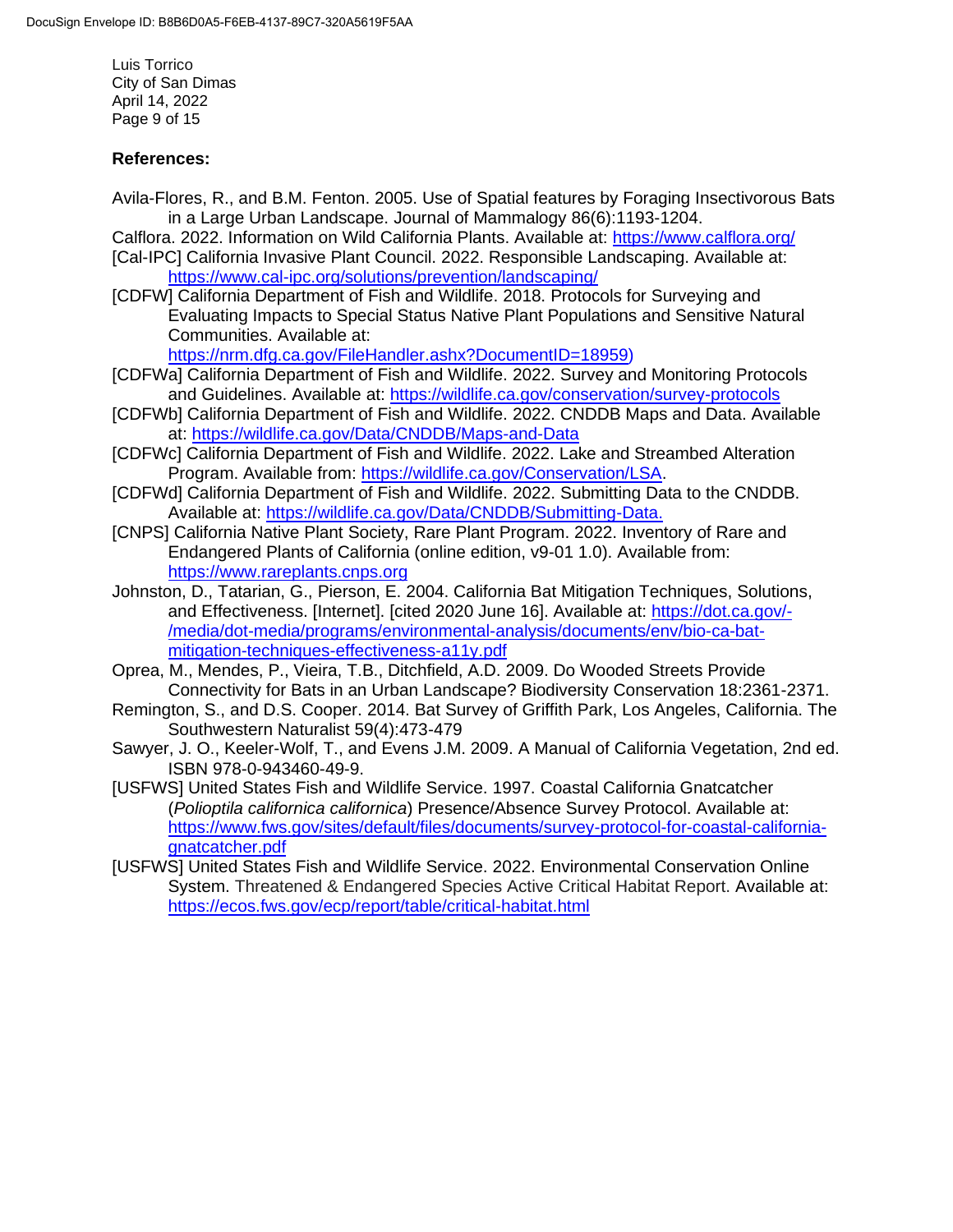

DEPARTMENT OF FISH AND WILDLIFE *CHARLTON H. BONHAM, Director*  South Coast Region 3883 Ruffin Road San Diego, CA 92123 (858) 467-4201 [www.wildlife.ca.gov](http://www.wildlife.ca.gov/)

State of California – Natural Resources Agency *GAVIN NEWSOM, Governor*



# **Attachment A: Draft Mitigation and Monitoring Reporting Plan**

CDFW recommends the following language to be incorporated into a future environmental document for the Project.

| <b>Biological Resources (BIO)</b>                                                |                                                                                                                                                                                                                                                                                                                                                                                                                                                                                                                                                                                                                                                                                                                                                                                                                                                                                                                                                                 |                                                                                   |                                                                 |
|----------------------------------------------------------------------------------|-----------------------------------------------------------------------------------------------------------------------------------------------------------------------------------------------------------------------------------------------------------------------------------------------------------------------------------------------------------------------------------------------------------------------------------------------------------------------------------------------------------------------------------------------------------------------------------------------------------------------------------------------------------------------------------------------------------------------------------------------------------------------------------------------------------------------------------------------------------------------------------------------------------------------------------------------------------------|-----------------------------------------------------------------------------------|-----------------------------------------------------------------|
|                                                                                  | Mitigation Measure (MM) or Recommendation (REC)                                                                                                                                                                                                                                                                                                                                                                                                                                                                                                                                                                                                                                                                                                                                                                                                                                                                                                                 | <b>Timing</b>                                                                     | <b>Responsible</b><br><b>Party</b>                              |
| $MM-BIO-1 -$<br><b>Coastal California</b><br><b>Gnatcatcher</b><br><b>Survey</b> | The ND shall require any future proposed housing development<br>to conduct coastal California gnatcatcher surveys to determine<br>presence/absence of gnatcatcher. Future project applicants<br>shall retain a qualified biologist with an appropriate USFWS<br>permit to survey the areas. The qualified biologist shall conduct<br>surveys according to USFWS Coastal California Gnatcatcher<br>(Polioptila californica californica) Presence/Absence Survey<br>Guidelines. The survey protocol requires a minimum of six<br>surveys conducted at least one week apart from March 15<br>through June 30 and a minimum of nine surveys at least two<br>weeks apart from July 1 through March 14. The protocol shall<br>be followed for all surveys unless otherwise authorized by the<br>USFWS in writing. CDFW recommends gnatcatcher surveys be<br>conducted and USFWS notified (per protocol guidance) prior to<br>the City's issuance of a grading permit. | Prior to<br>construction<br>activities and<br>vegetation<br>removal               | Project-level<br>lead agency/<br>Designated<br><b>Biologist</b> |
| $MM-BIO-2 -$<br><b>Nesting Bird</b><br><b>Survey</b>                             | All future housing developments shall avoid any construction<br>activity during nesting season. If not feasible, future housing<br>development occurs between January 1 through September 15,<br>a nesting bird and raptor survey shall be conducted within a<br>500-foot radius of the construction site, prior to any ground-<br>disturbing activities (e.g., staging, mobilization, grading) as well<br>as prior to any vegetation removal within the project site. The<br>nesting bird surveys shall be conducted at appropriate nesting<br>times and concentrate on potential roosting or perch sites. The<br>ND shall require future housing project applicants to retain a                                                                                                                                                                                                                                                                               | Prior to and<br>during<br>construction<br>activities and<br>vegetation<br>removal | Project-level<br>lead agency/<br>Designated<br><b>Biologist</b> |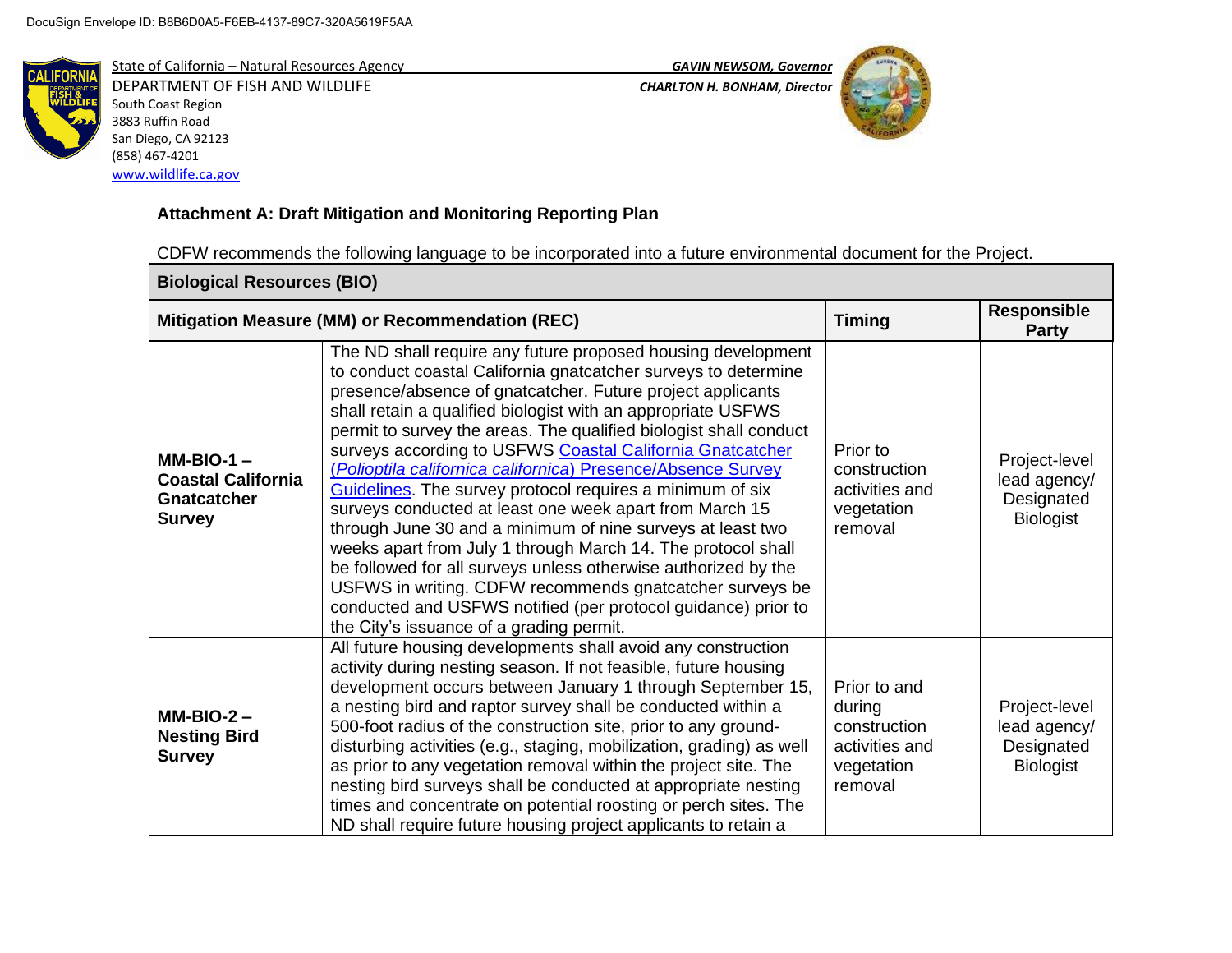Luis Torrico City of San Dimas April 14, 2022 Page 11 of 15

|                                             | qualified biologist to conduct surveys no more than 7 days prior<br>to the beginning of any project-related activity likely to impact<br>raptors and migratory songbirds, for the entire project site. If<br>project activities are delayed or suspended for more than 7 days<br>during the breeding season, repeat the surveys. If nesting<br>raptors and migratory songbirds are identified, the following<br>minimum no-disturbance buffers be implemented: 300 feet<br>around active passerine (perching birds and songbirds) nests,<br>500 feet around active non-listed raptor nests and 0.5 mile<br>around active listed bird nests. These buffers shall be<br>maintained until the breeding season has ended or until a<br>qualified biologist has determined that the birds have fledged<br>and are no longer reliant upon the nest or parental care for<br>survival.                                                                                                                                                                                                                                             |                                                                     |                                                        |
|---------------------------------------------|----------------------------------------------------------------------------------------------------------------------------------------------------------------------------------------------------------------------------------------------------------------------------------------------------------------------------------------------------------------------------------------------------------------------------------------------------------------------------------------------------------------------------------------------------------------------------------------------------------------------------------------------------------------------------------------------------------------------------------------------------------------------------------------------------------------------------------------------------------------------------------------------------------------------------------------------------------------------------------------------------------------------------------------------------------------------------------------------------------------------------|---------------------------------------------------------------------|--------------------------------------------------------|
| $MM-BIO-3 - Bat$<br><b>Survey</b>           | For any future housing development that may occur near<br>potential bat roosting habitat, the ND shall require a qualified<br>bat specialist to conduct bat surveys within these areas (plus a<br>100-foot buffer as access allows). These surveys shall identify<br>potential habitat that could provide daytime and/or nighttime<br>roost sites, and any maternity roosts. The bat specialist shall<br>use acoustic recognition technology to maximize detection of<br>bats. A discussion of survey results, including negative findings<br>shall be provided to the City. Depending on the survey results, a<br>qualified bat specialist shall discuss potentially significant<br>effects of the project on bats and include species specific<br>mitigation measures to reduce impacts to below a level of<br>significance. Surveys, reporting, and preparation of robust<br>mitigation measures by a qualified bat specialist shall be<br>completed and submitted to the City prior to any project-related<br>ground-disturbing activities or vegetation removal at or near<br>locations of roosting habitat for bats. | Prior to<br>construction<br>activities and<br>vegetation<br>removal | Project-level<br>lead agency/<br><b>Bat Specialist</b> |
| $MM-BIO-4 - Tree$<br><b>Removal Process</b> | The City include the following tree removal process as measure<br>in the ND for future housing developments. "If bats are not<br>detected, but the bat specialist determines that roosting bats                                                                                                                                                                                                                                                                                                                                                                                                                                                                                                                                                                                                                                                                                                                                                                                                                                                                                                                            | Prior to and<br>during any                                          | Project-level<br>lead                                  |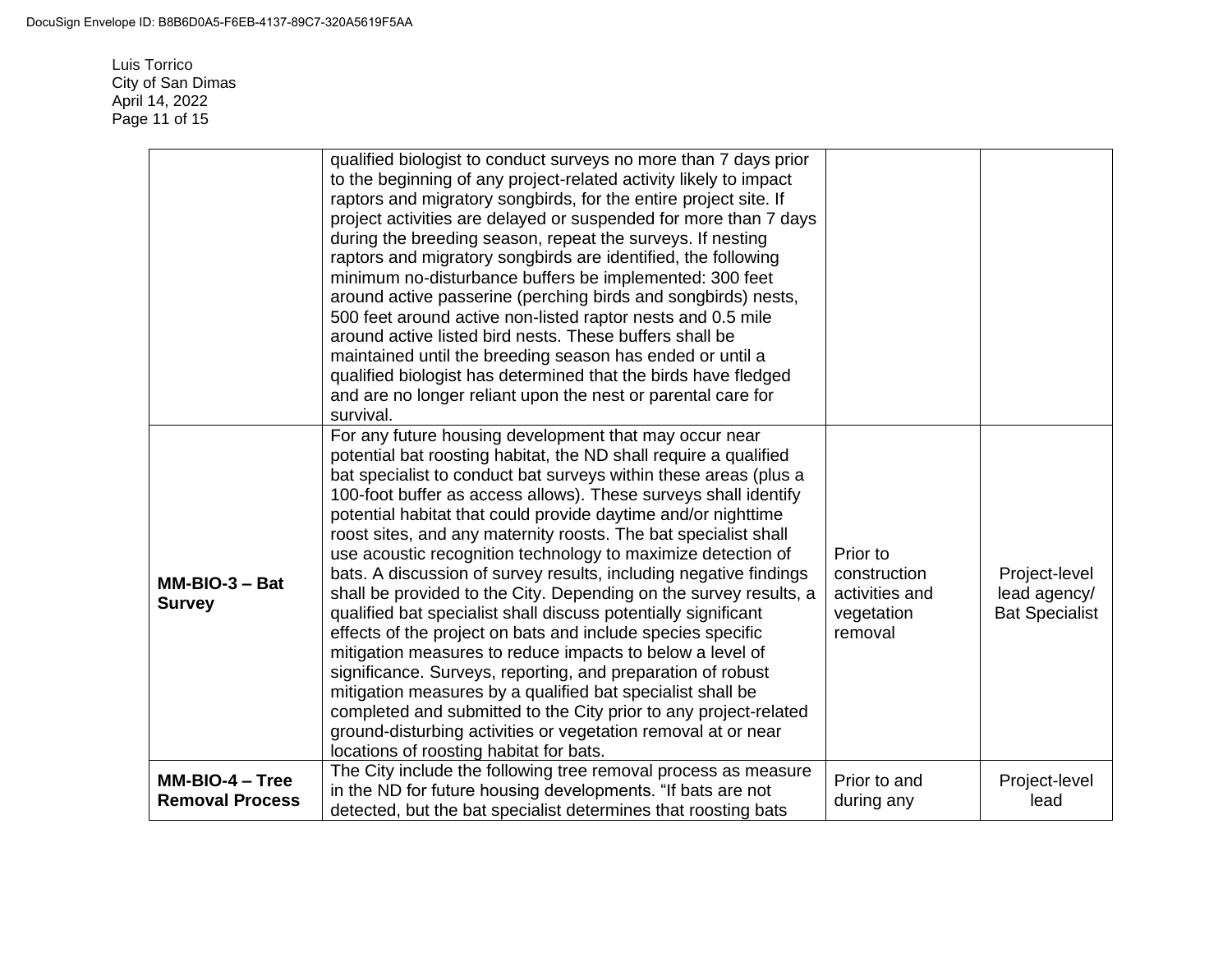Luis Torrico City of San Dimas April 14, 2022 Page 12 of 15

|                                                                           | may be present, trees shall be pushed down using heavy<br>machinery rather than felling with a chainsaw. To ensure the<br>optimum warning for any roosting bats that may still be present,<br>trees shall be pushed lightly two or three times, with a pause of<br>approximately 30 seconds between each nudge to allow bats to<br>become active. The tree shall then be pushed to the ground<br>slowly and remain in place until it is inspected by a bat<br>specialist. Trees that are known to be bat roosts shall not be<br>bucked or mulched immediately. A period of at least 24 hours,<br>and preferable 48 hours, shall elapse prior to such operations to<br>allow bats to escape."                                                                                                                                                                                                                                                                                                                                                                           | construction<br>activities.                                  | agency/Bat<br>Specialist                                        |
|---------------------------------------------------------------------------|------------------------------------------------------------------------------------------------------------------------------------------------------------------------------------------------------------------------------------------------------------------------------------------------------------------------------------------------------------------------------------------------------------------------------------------------------------------------------------------------------------------------------------------------------------------------------------------------------------------------------------------------------------------------------------------------------------------------------------------------------------------------------------------------------------------------------------------------------------------------------------------------------------------------------------------------------------------------------------------------------------------------------------------------------------------------|--------------------------------------------------------------|-----------------------------------------------------------------|
| $MM-BIO-5 - Bat$<br><b>Maternity Roosts</b>                               | The City shall include the following maternity roost measure in<br>the event that maternity roosts are found during surveys for<br>future housing development projects. "If maternity roosts are<br>found, work shall be scheduled between October 1 and<br>February 28, outside of the maternity roosting season when<br>young bats are present but are ready to fly out of the roost<br>(March 1 to September 30). If tree removal occurs during<br>maternity season, trees identified as potentially supporting an<br>active maternity roost shall be closely inspected by the bat<br>specialist. Inspection of each tree shall be no more than 7 days<br>prior to tree disturbance to determine the presence or absence<br>of roosting bats more precisely. Trees determined to be<br>maternity roosts shall be left in place until the end of the<br>maternity season. Work shall not occur within 100 feet of or<br>directly under or adjacent to an active roost and work shall not<br>occur between 30 minutes before sunset and 30 minutes after<br>sunrise." | Prior to and<br>during any<br>construction<br>activities.    | Project-level<br>lead<br>agency/Bat<br>Specialist               |
| $MM-BIO-6-$<br><b>Biological</b><br><b>Resources</b><br><b>Assessment</b> | Project applicants of future development projects shall be<br>required to prepare a Biological Resources Assessment (BRA).<br>The BRA shall be prepared by a qualified biologist. A qualified<br>biologist shall conduct field surveys of the project site and<br>focused plant and wildlife surveys. Focused species-specific<br>surveys shall be required if suitable habitat is present and                                                                                                                                                                                                                                                                                                                                                                                                                                                                                                                                                                                                                                                                         | Prior to finalizing<br>project-level<br><b>CEQA</b> document | Project-level<br>lead agency/<br>Designated<br><b>Biologist</b> |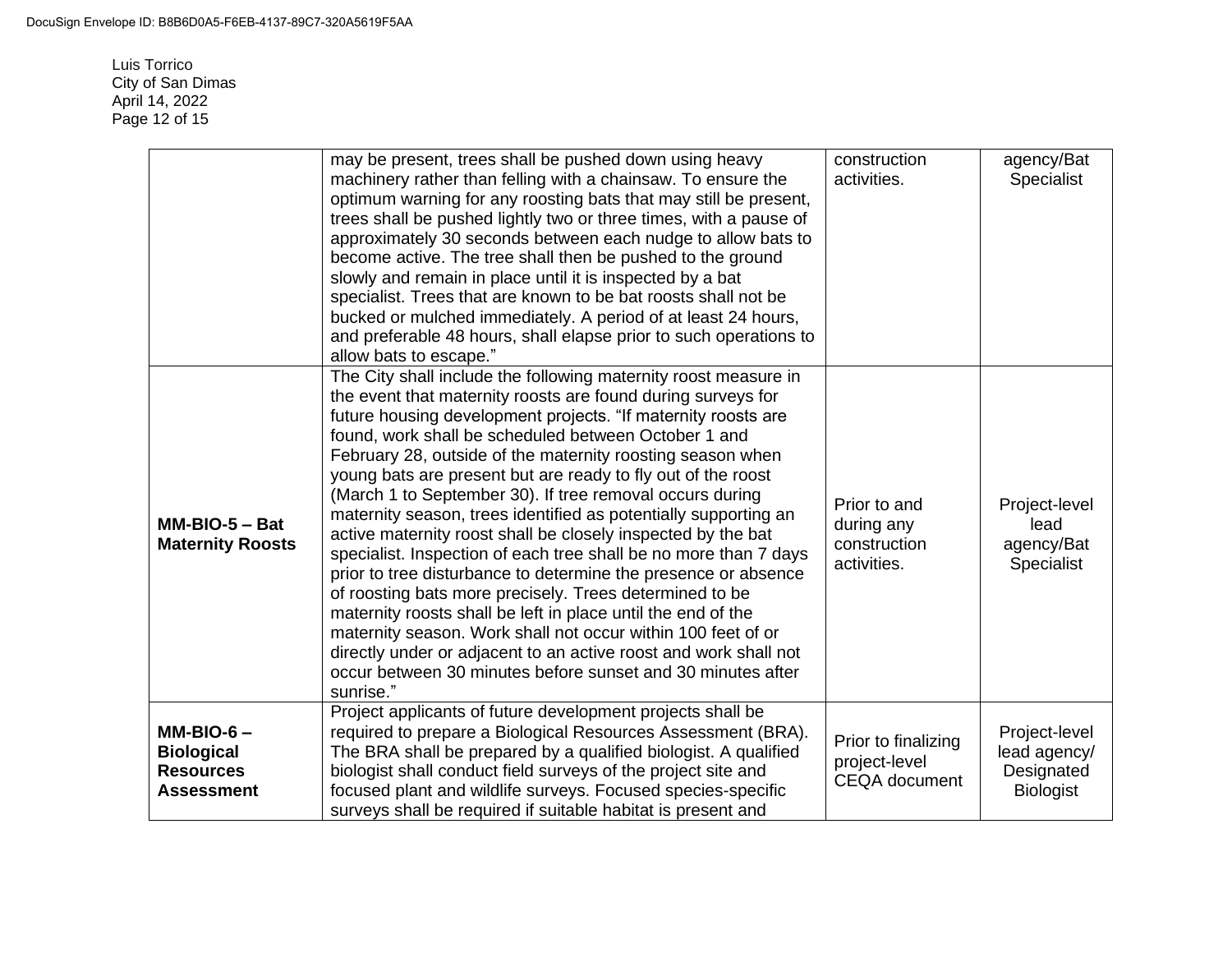Luis Torrico City of San Dimas April 14, 2022 Page 13 of 15

|    | performed according to established Survey and Monitoring          |  |
|----|-------------------------------------------------------------------|--|
|    | <b>Protocols and Guidelines. The BRA shall characterize the</b>   |  |
|    | biological resources on site, analyze project-specific impacts to |  |
|    | biological resources, and propose appropriate mitigation          |  |
|    | measures to offset those impacts. The BRA shall provide the       |  |
|    | following information:                                            |  |
|    | 1) A complete, recent, assessment of rare, threatened, and        |  |
|    | endangered species, regionally and locally unique                 |  |
|    | species, and sensitive habitats at the project site and           |  |
|    | within the area of potential effect, including California         |  |
|    | Species of Special Concern and California Fully                   |  |
|    | Protected Species (Fish & G. Code, §§ 3511, 4700,                 |  |
|    | 5050, and 5515). Species to be addressed shall include            |  |
|    | all those which meet the CEQA definition of endangered,           |  |
|    | rare, or threatened species (CEQA Guidelines, §                   |  |
|    | 15380). Seasonal variations in use of land                        |  |
|    | around the project site shall also be addressed. A nine-          |  |
|    | quadrangle search of CDFW's CNDDB shall be                        |  |
|    | conducted to obtain current information on any                    |  |
|    | previously reported sensitive species and habitat;                |  |
|    | 2) A thorough, recent, floristic-based assessment of special      |  |
|    | status plants and natural communities following CDFW's            |  |
|    | <b>Protocols for Surveying and Evaluating Impacts to</b>          |  |
|    | <b>Special Status Native Plant Populations and Sensitive</b>      |  |
|    | <b>Natural Communities.</b> Adjoining habitat areas shall be      |  |
|    | included where project construction and activities could          |  |
|    | lead to direct or indirect impacts off site;                      |  |
|    | 3) Floristic, alliance- and/or association-based mapping          |  |
|    | and vegetation impact assessments conducted at the                |  |
|    | project site and within the area of potential effect. The         |  |
|    | Manual of California Vegetation (MCV), second edition,            |  |
|    | shall be used to inform this mapping and assessment;              |  |
| 4) | A rare plant assessment using online databases for rare,          |  |
|    | threatened, and endangered plants, including the                  |  |
|    | California Native Plant Society (CNPS) Online Inventory           |  |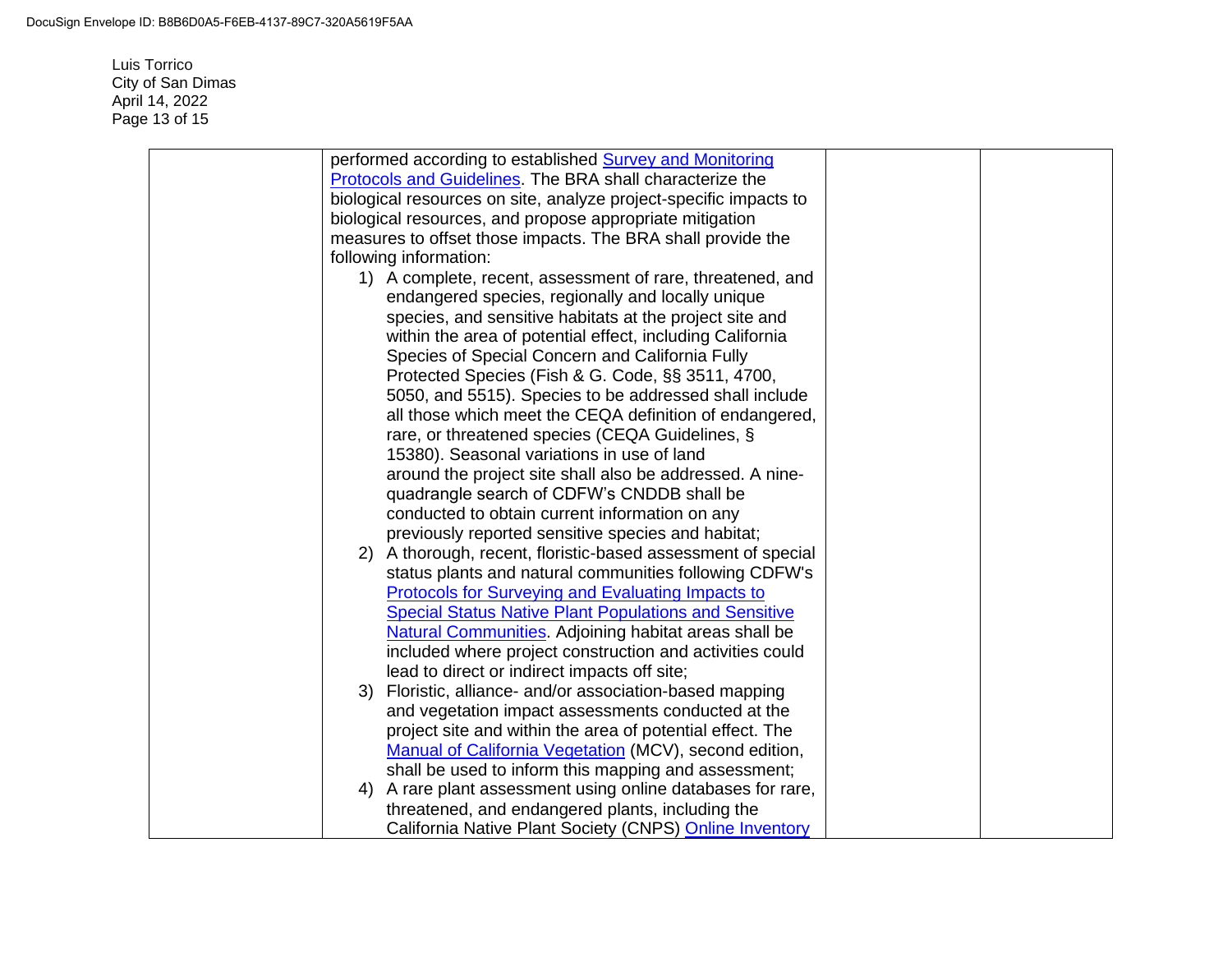Luis Torrico City of San Dimas April 14, 2022 Page 14 of 15

|                                        | of Rare and Endangered Plants of California as well as<br>the Calflora's Information on Wild California Plants<br>database;<br>5) A discussion regarding project-related indirect impacts<br>on biological resources in nearby public lands, open<br>space, adjacent natural habitats, riparian ecosystems,<br>and any designated and/or proposed or existing reserve<br>lands [e.g., preserve lands associated with a Natural<br>Community Conservation Plan]; and,<br>6) Impacts on, and maintenance of, wildlife<br>corridor/movement areas, including access to<br>undisturbed habitats in areas adjacent to the project site.<br>Future housing developments shall assess the Project's |                              |               |
|----------------------------------------|----------------------------------------------------------------------------------------------------------------------------------------------------------------------------------------------------------------------------------------------------------------------------------------------------------------------------------------------------------------------------------------------------------------------------------------------------------------------------------------------------------------------------------------------------------------------------------------------------------------------------------------------------------------------------------------------|------------------------------|---------------|
|                                        | potential impacts on streams. Modifications to a river, creek, or<br>stream in one area may result in bank erosion, channel incision,                                                                                                                                                                                                                                                                                                                                                                                                                                                                                                                                                        |                              |               |
|                                        | or drop in water level along that stream outside of the<br>immediate impact area. If a future development results in<br>impacts to a stream, the Project applicant shall apply for a Lake                                                                                                                                                                                                                                                                                                                                                                                                                                                                                                    |                              |               |
|                                        | and Stream Alteration Agreement pursuant under Fish and                                                                                                                                                                                                                                                                                                                                                                                                                                                                                                                                                                                                                                      |                              |               |
|                                        | Game Code, section 1600 et seq. The Project applicant (or<br>"entity") must provide notification to CDFW pursuant to Fish and                                                                                                                                                                                                                                                                                                                                                                                                                                                                                                                                                                |                              |               |
|                                        | Game Code, section 1600 et seq. Based on this notification and                                                                                                                                                                                                                                                                                                                                                                                                                                                                                                                                                                                                                               | Prior to                     | Project-level |
| $MM-BIO-7-$                            | other information, CDFW determines whether a Lake and                                                                                                                                                                                                                                                                                                                                                                                                                                                                                                                                                                                                                                        | construction                 | lead agency/  |
| <b>Jurisdictional</b><br><b>Waters</b> | Streambed Alteration (LSA) Agreement with the applicant is<br>required prior to conducting the proposed activities. Please visit                                                                                                                                                                                                                                                                                                                                                                                                                                                                                                                                                             | activities and<br>vegetation | Project       |
|                                        | CDFW's Lake and Streambed Alteration Program webpage for                                                                                                                                                                                                                                                                                                                                                                                                                                                                                                                                                                                                                                     | removal                      | Applicant     |
|                                        | information about LSA Notification and online submittal through                                                                                                                                                                                                                                                                                                                                                                                                                                                                                                                                                                                                                              |                              |               |
|                                        | the Environmental Permit Information Management System                                                                                                                                                                                                                                                                                                                                                                                                                                                                                                                                                                                                                                       |                              |               |
|                                        | (EPIMS) Permitting Portal. CDFW also recommends the LSA<br>Notification shall include a hydrology report to evaluate whether                                                                                                                                                                                                                                                                                                                                                                                                                                                                                                                                                                 |                              |               |
|                                        | altering the streams may impact headwater streams where                                                                                                                                                                                                                                                                                                                                                                                                                                                                                                                                                                                                                                      |                              |               |
|                                        | there is hydrologic connectivity. The hydrology report shall also                                                                                                                                                                                                                                                                                                                                                                                                                                                                                                                                                                                                                            |                              |               |
|                                        | include a scour analysis to demonstrate that stream banks and                                                                                                                                                                                                                                                                                                                                                                                                                                                                                                                                                                                                                                |                              |               |
|                                        | streambed would not erode as a result of impacts within the                                                                                                                                                                                                                                                                                                                                                                                                                                                                                                                                                                                                                                  |                              |               |
|                                        | future project sites. Also, CDFW also requests a hydrological                                                                                                                                                                                                                                                                                                                                                                                                                                                                                                                                                                                                                                |                              |               |